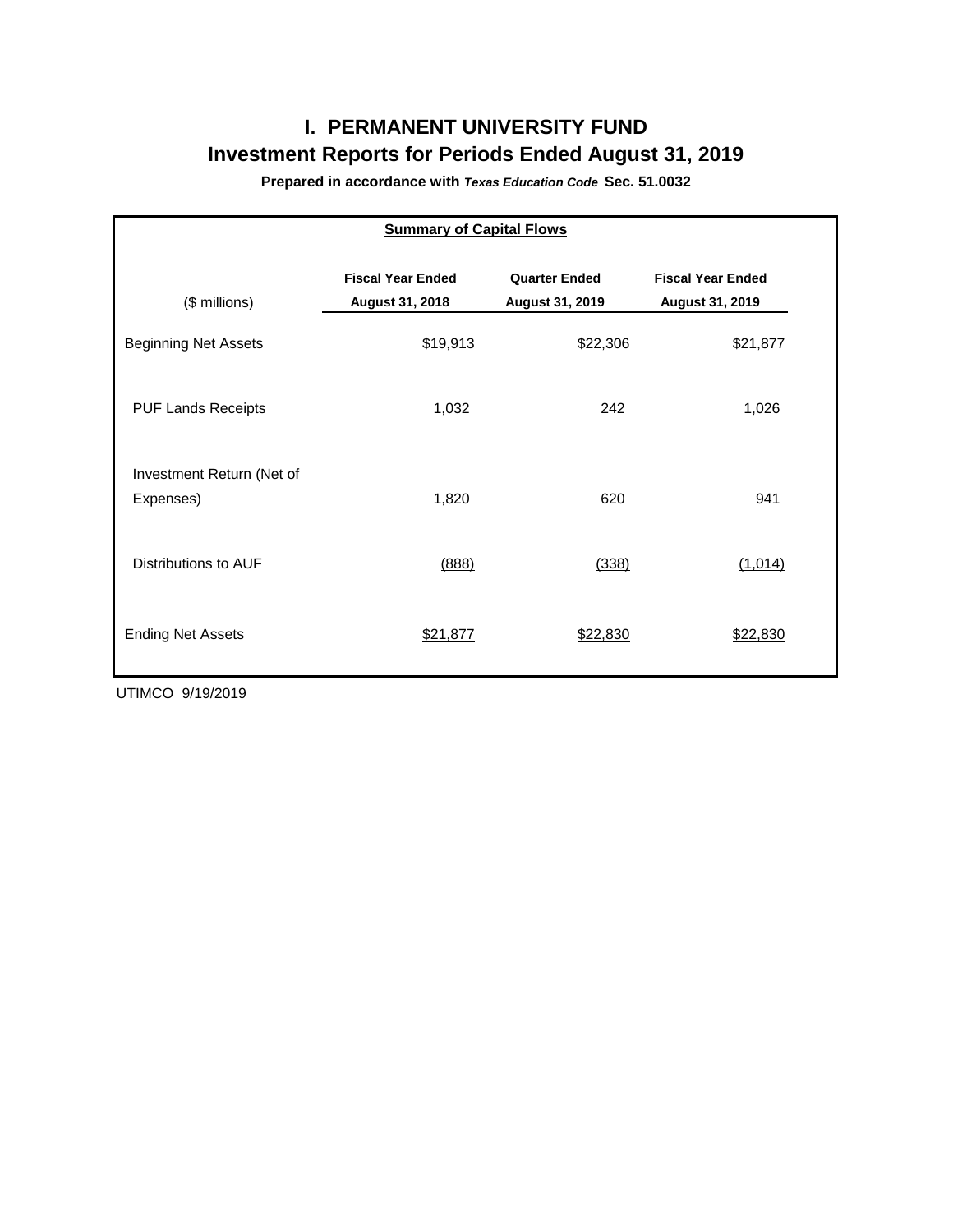## **II. GENERAL ENDOWMENT FUND Investment Reports for Periods Ended August 31, 2019**

**Prepared in accordance with** *Texas Education Code* **Sec. 51.0032**

| <b>Summary of Capital Flows</b> |                                             |                                         |                                             |  |  |  |  |  |  |  |
|---------------------------------|---------------------------------------------|-----------------------------------------|---------------------------------------------|--|--|--|--|--|--|--|
| (\$ millions)                   | <b>Fiscal Year Ended</b><br>August 31, 2018 | <b>Quarter Ended</b><br>August 31, 2019 | <b>Fiscal Year Ended</b><br>August 31, 2019 |  |  |  |  |  |  |  |
| <b>Beginning Net Assets</b>     | \$9,369                                     | \$11,874                                | \$10,419                                    |  |  |  |  |  |  |  |
| Contributions                   | 578                                         | 563                                     | 2,212                                       |  |  |  |  |  |  |  |
| Withdrawals                     | (8)                                         | (8)                                     | (9)                                         |  |  |  |  |  |  |  |
| <b>Distributions</b>            | (448)                                       | (142)                                   | (529)                                       |  |  |  |  |  |  |  |
| Investment Return (Net of       |                                             |                                         |                                             |  |  |  |  |  |  |  |
| Expenses)                       | 928                                         | <u>355</u>                              | 549                                         |  |  |  |  |  |  |  |
| <b>Ending Net Assets</b>        | \$10,419                                    | \$12,642                                | \$12,642                                    |  |  |  |  |  |  |  |

10/2/2019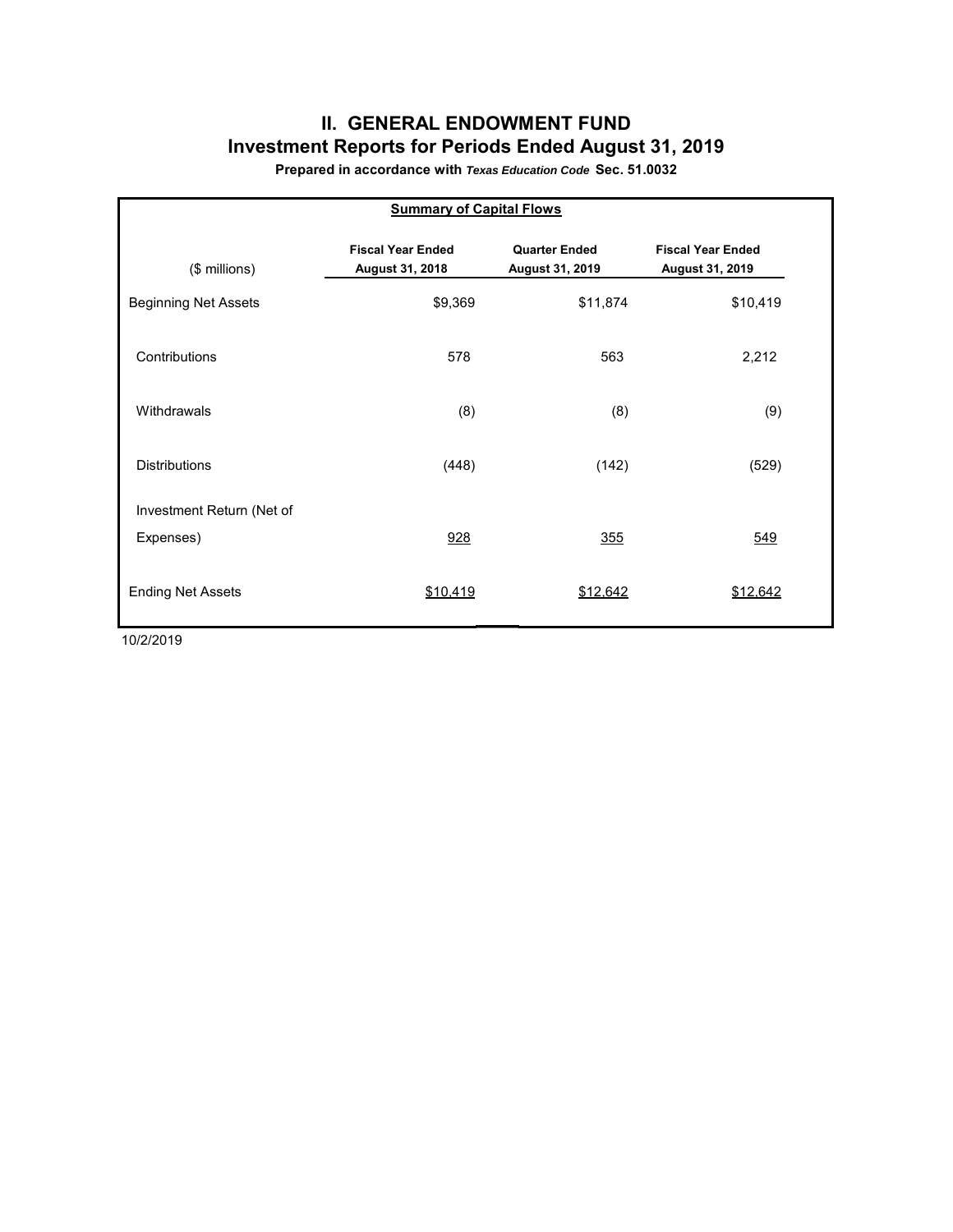## **III. INTERMEDIATE TERM FUND Investment Reports for Periods Ended August 31, 2019**

**Prepared in accordance with** *Texas Education Code* **Sec. 51.0032**

| <b>Summary of Capital Flows</b> |                                             |                                         |                                             |  |  |  |  |  |  |  |
|---------------------------------|---------------------------------------------|-----------------------------------------|---------------------------------------------|--|--|--|--|--|--|--|
| (\$ millions)                   | <b>Fiscal Year Ended</b><br>August 31, 2018 | <b>Quarter Ended</b><br>August 31, 2019 | <b>Fiscal Year Ended</b><br>August 31, 2019 |  |  |  |  |  |  |  |
| <b>Beginning Net Assets</b>     | \$9,075                                     | \$9,279                                 | \$9,935                                     |  |  |  |  |  |  |  |
| Contributions                   | 1,323                                       | 64                                      | 519                                         |  |  |  |  |  |  |  |
| Withdrawals                     | (458)                                       | (338)                                   | (1, 436)                                    |  |  |  |  |  |  |  |
| <b>Distributions</b>            | (293)                                       | (69)                                    | (282)                                       |  |  |  |  |  |  |  |
| Investment Return (Net of       |                                             |                                         |                                             |  |  |  |  |  |  |  |
| Expenses)                       | 288                                         | 271                                     | <u>471</u>                                  |  |  |  |  |  |  |  |
| <b>Ending Net Assets</b>        | \$9,935                                     | \$9,207                                 | \$9,207                                     |  |  |  |  |  |  |  |

UTIMCO 9/19/2019